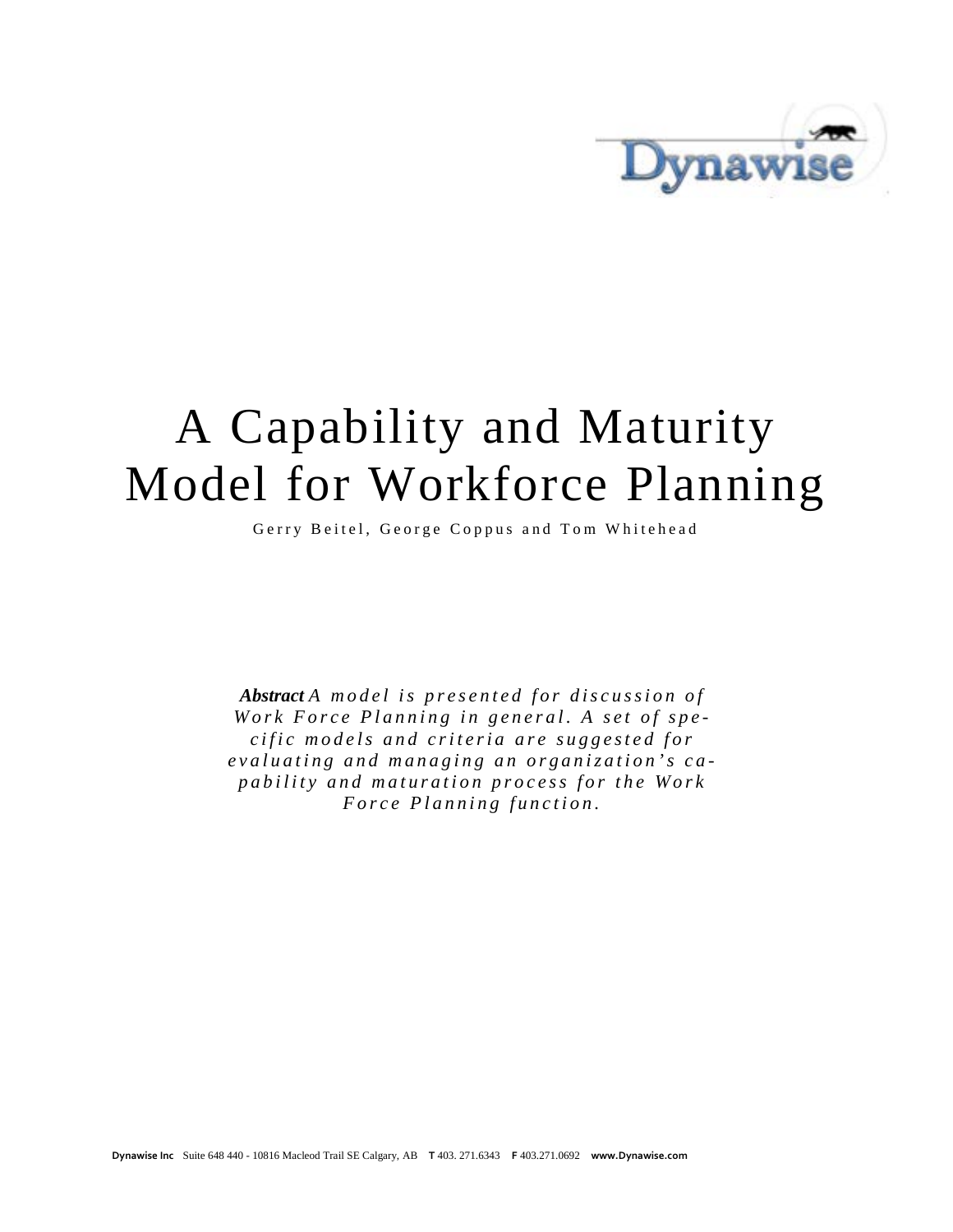## A Capability and Maturity Model for Workforce Planning

The challenges of the increasing pace of change in technology, demographic upheavals, and rapidly changing business models have led to the development of a suite of techniques (composed of old and new approaches) to assist the Human Resources professional in providing access to the right resources at the right time. This developing practice area has been referred to as Workforce Planning (WFP) and can now be found in some form in most corporate HR departments. It is the purpose of this paper to propose a model that can be used by interested organizations in assessing the capability they have in Workforce Planning, and the maturity of the application of these capacities in their organizations. Such an assessment may assist in the development of new capabilities, where gaps exist, or the maturation of existing practices. It may also be useful in peer comparisons and benchmarking activities. This Capability and Maturity Model (CMM) is an extension of the ideas developed in similar work by the software development community who have a working Capability Maturity Model. It will consist of a set of stages (levels) in the development of both capability *and* in the maturity of the application of these capabilities within the business context.

## **Workforce Planning: a working definition**

Before we try and develop a Capability and Maturity Model for Workforce Planning, it is necessary to develop an agreed upon definition and a model for Workforce Planning so that we can communicate clearly and have a firm base from which to build the Capability and Maturity Model constructs. Dynawise has postulated the following definition of workforce planning:

## **Capability and Maturity Model**

"The model will allow practitioners to view the current state of their practice and to focus on areas that may be lagging in capability or to divert effort to areas that promise increased benefit."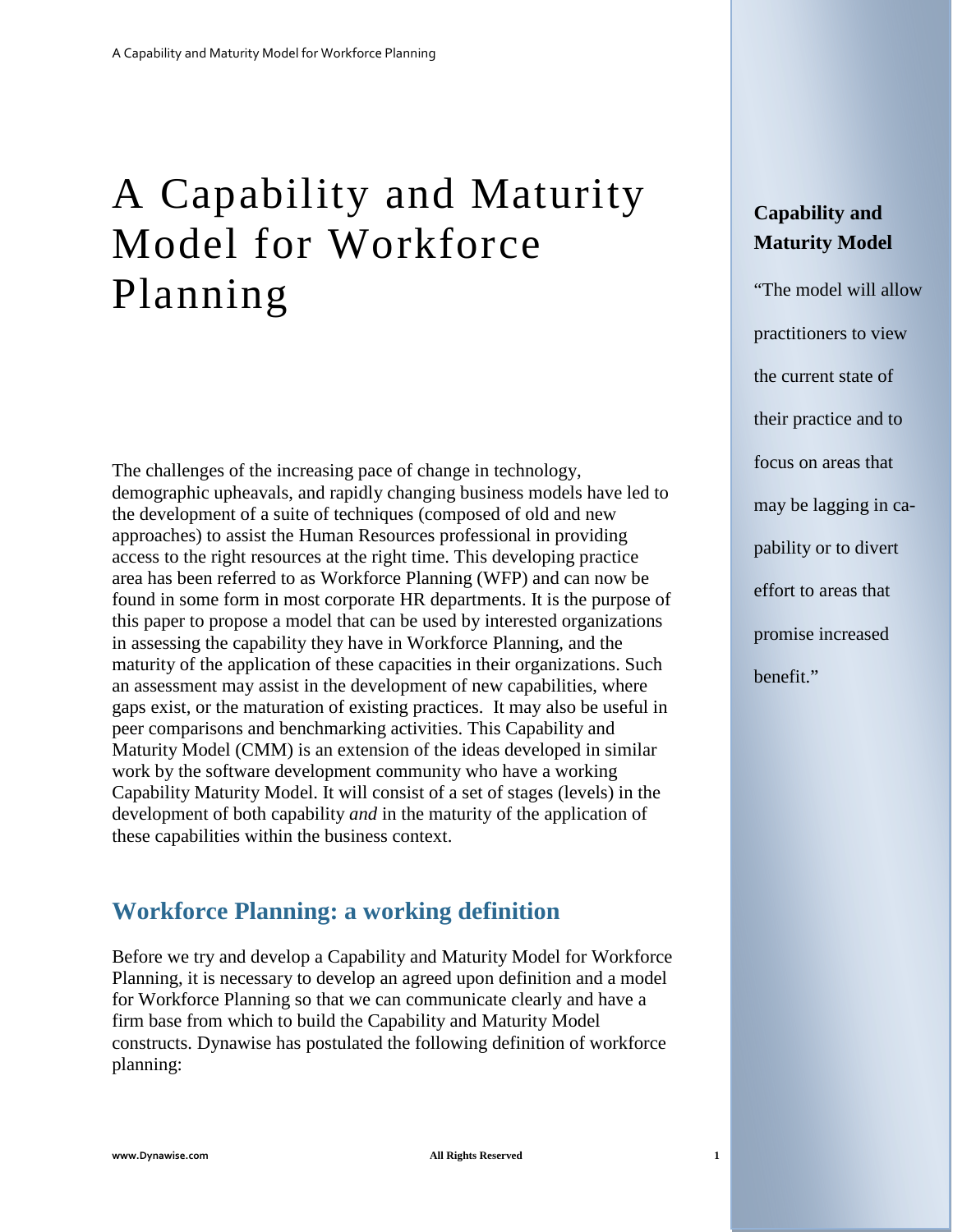*The development of plans and strategies by which an organization acquires, develops and retains the right number and types of people, with the right skills, in the right jobs, at the right time, generating the right results.*

It is often manifest as both short-term (annual or less) and longer term (multi-year) focused activities. In the immediate (short) term Workforce planning:

- Is a process through which we develop a short term  $(12 \text{ months})$ position forecast identifying the number of positions, and specific skills required
- Is a process that defines in detail (disciplines, job families, level, employment status) personnel requirements
- Enables us to develop a timeline for recruiters so they can be proactive in their recruitment strategies and resource planning.
- Is a mechanism for figuring out what we have, what we need, what our organization looks like
- Is a control mechanism for leaders for counting and forecasting their workforce

In the longer term, WFP provides a multi-year outlook on expected projects and business changes, and the planned set of actions to address these, and also is intended to guide the Short Range Workforce Plan and annual budget cycle.

*Workforce Planning: the development of plans and strategies by which an organisation acquires, develops and retains the right number and types of people, with the right skills, in the right jobs, at the right time, generating the right results.*

#### **Workforce Planning**

**"**manifests as both short term (annual or less) and longer term (multi-year) focussed activities."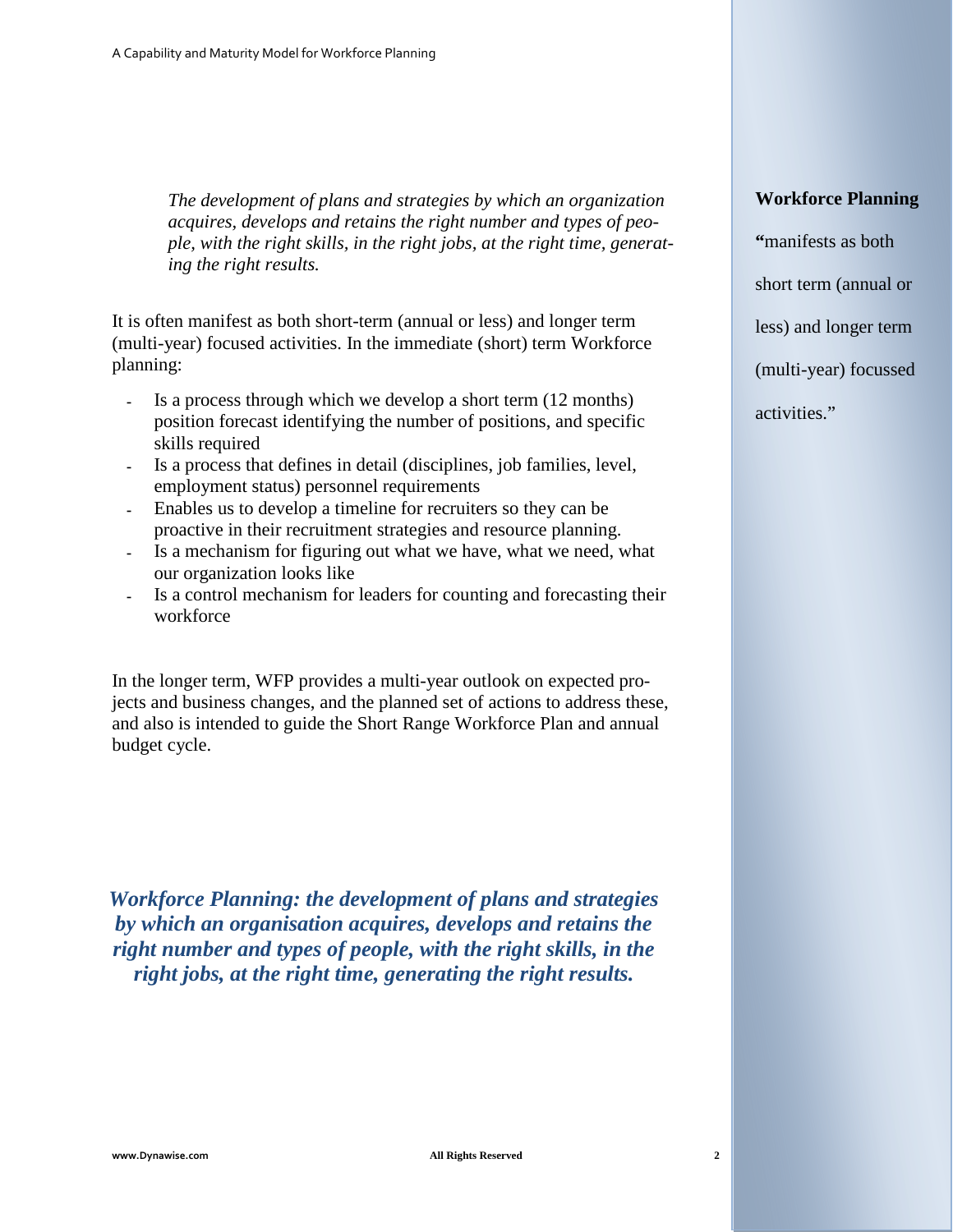#### **A Model of Workforce Planning**

The activities that make up a workforce planning practice may be represented by the following model (see Figure 1).



*Figure 1 A basic model of Workforce Planning*

The five basic nodes shown here are the basic activities needed to execute the Workforce planning function. Let us characterize each node by the activities associated with it.

**Demand:** This is the act of determining and articulating the likely demand for talent in the future. This requires an understanding of the driving forces behind the demand and possible variations in the business context that will affect these drivers. For example:

- Business plan impacts on people requirements and capabilities (e.g. planned growth/decline, policy changes, initiatives, change in focus, regulatory impact, other)
- Environmental impact and business options that drive different scenarios on requirements
- Work fluctuations impacts (e.g. seasonal impact, business cycle impacts)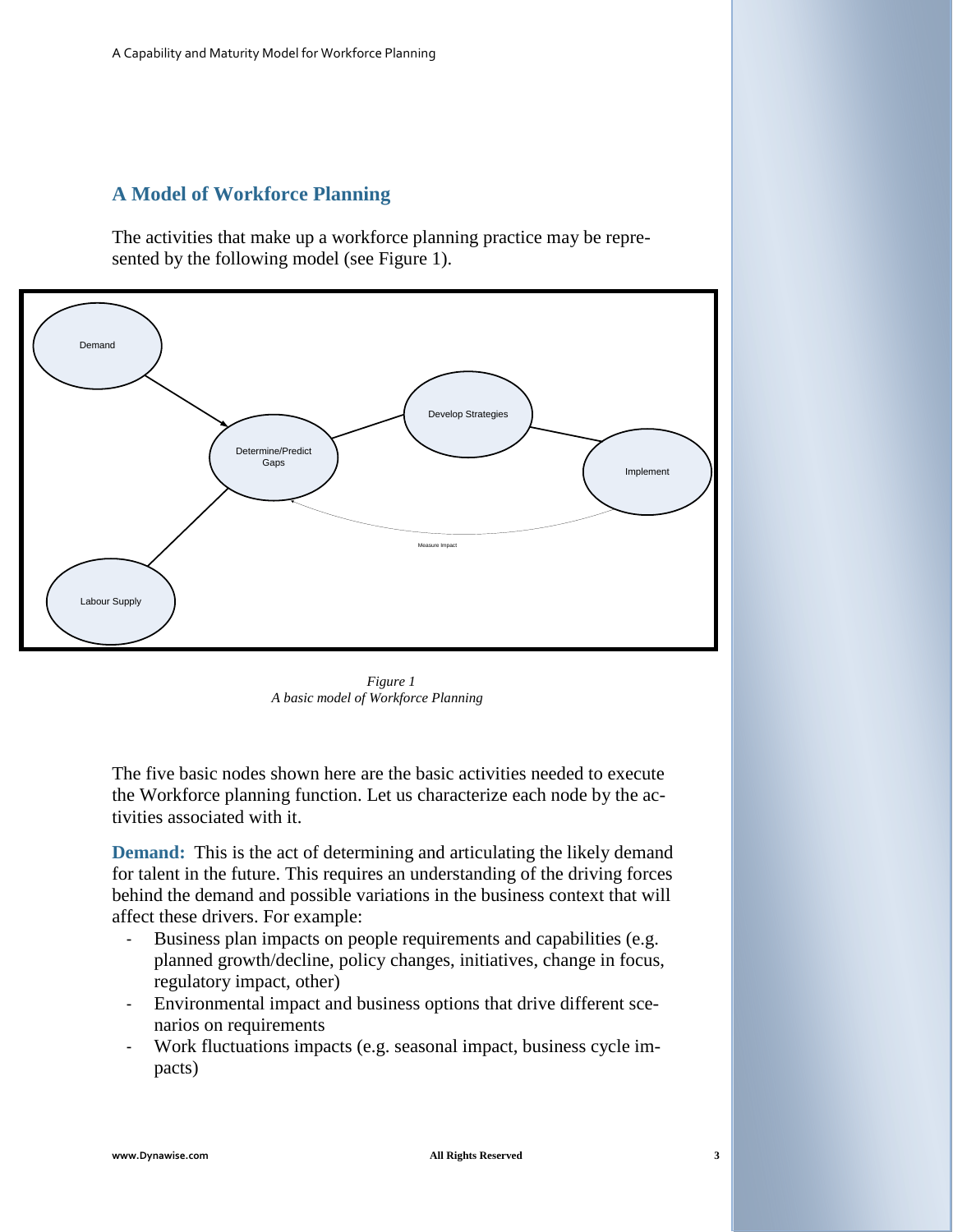**Supply:** It is necessary to understand both the resources that exist or are being developed internally, and the availability of resources from external sources.

From an *internal* standpoint it is necessary to develop and maintain an understanding of:

- Current supply available for transfer, promotion, or re-deployment
- Turnover predictions and reasons for leaving
- Internal movement (modelling)
- Retirement predictions and other
- Demographic analysis
- Productivity & flows
- Current skill sets and skill sets under development

From an *external* point of view it is necessary to develop and maintain an understanding of:

- Market/competitive conditions
- Local and distant labour availability and forecasts
- Anticipated graduates in disciplines
- Anticipated new hire turnover
- Micro and macro trends (e.g. generational differences)

**Determine/predict gaps:** Having established some handle on the supply and demand situation it is needful to identify existing gaps and mismatches and to postulate the future development of such. This requires:

- Work Force models with supply/demand
- Current and projected gaps
- Identification of key impacts and levers
- Scenarios based on business options
- Understanding of cost impacts (turnover/business opportunity/other costs).

**Develop strategies:** Having identified the challenges (present and future) it is necessary to develop a strategy (or set of strategies) to:

- Address key impacts and use key levers
- Develop a sourcing strategy & recruitment plan
- Develop a retention plan
- Develop a productivity improvement plan
- Develop talent management plans
- Identify impacts on policy and total rewards
- Articulate business plan integration & communication approaches

**Implement:** Finally it is necessary to actually implement the strategies developed:

#### **Determine/Predict**

#### **Gaps:**

"Having established

some handle on the

supply and demand

situation it is needful

to identify existing

gaps and mismatches

and to postulate the

future development of

such."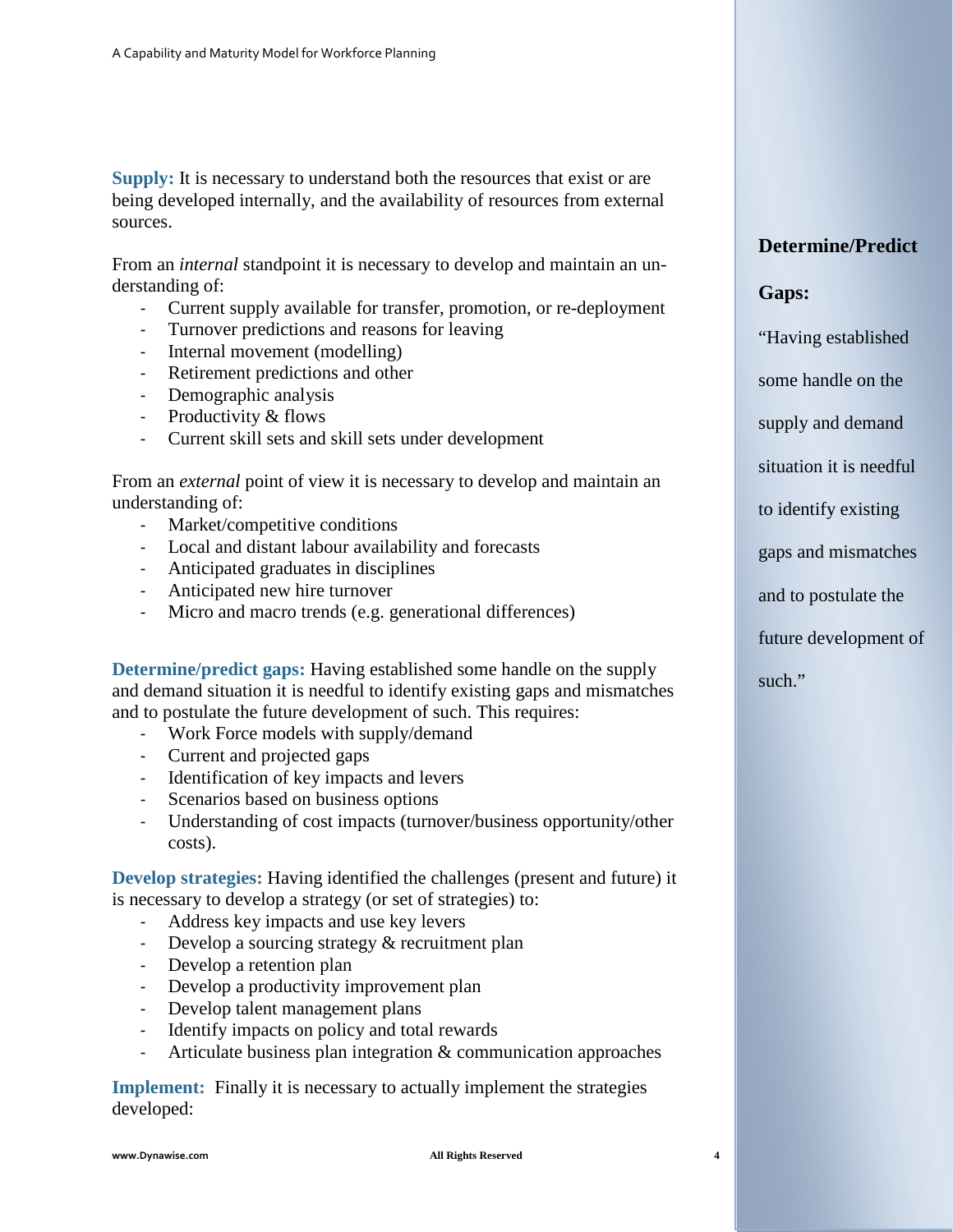- Communicate to impacted people and areas of the business
- Integrate into business activity
- Execute the strategies

To support and direct these activities and to adjust for changes in the surrounding reality two additional functions are required:

**Measurement of impacts** and feedback for updates and improvements: It is important to measure the impacts of the strategies executed and to feedback necessary changes in the model and assumptions used in developing them.

This includes:

- Monitor key model impacts (KPI's and metrics)
- Assessing if gaps are closing
- External benchmarking
- Update of the various WFP models

**Governance and accountability:** It is necessary to establish the appropriate management structures to articulate the ownership of, and accountability for, Workforce Planning and to ensure that:

- Roles are defined
- Resources are in place
- Processes are developed and maintained
- Results are achieved

These concepts are collected and summarized in Figure 2.

This model helps to articulate the capabilities required to successfully establish a Workforce Planning practice in an organization and provides framework within to measure the development of the practice

## **Capability and Maturity Model**

"This model helps to articulate the capabilities required to successfully establish a Workforce Planning practice in an organization and provides a framework within to measure the development of the practice."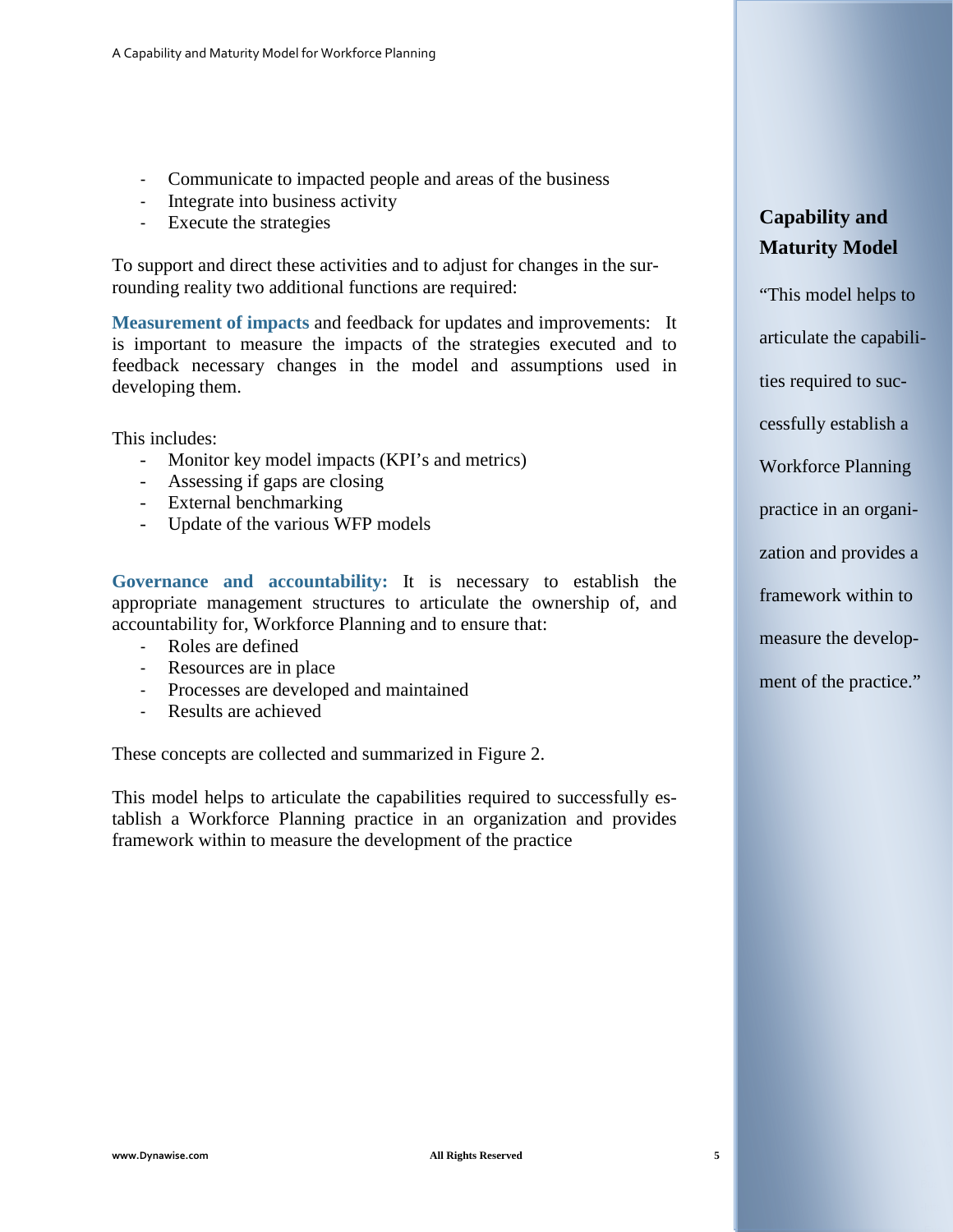



**www.Dynawise.com All Rights Reserved 6**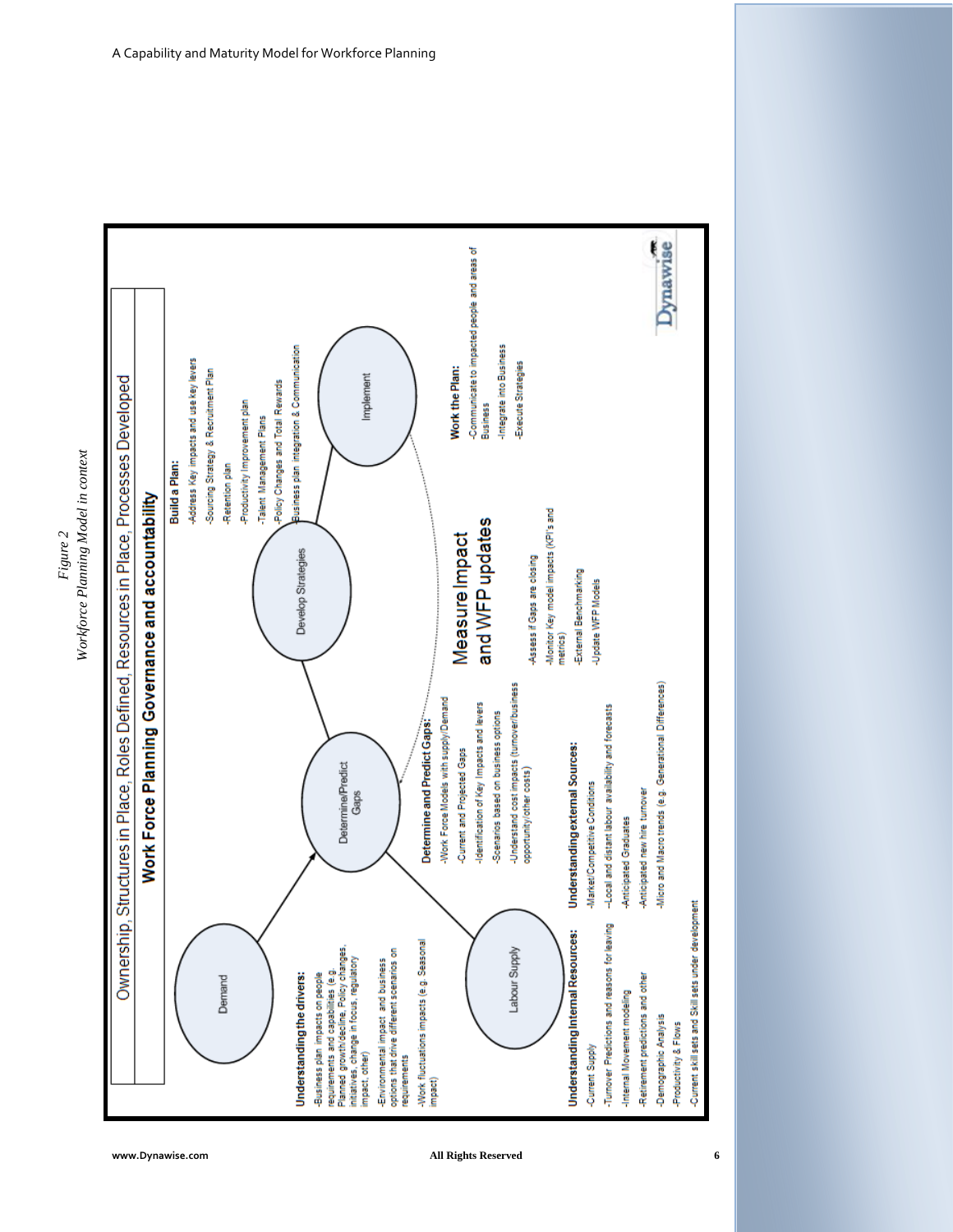## **A Capability and Maturity Model**

Let us now propose a model of how the capabilities required for WFP are applied within an organization and the approaches taken to achieve desired business results. First let us suggest that the drive towards a 'mature' condition of the WFP practice is driven by the need for improved business results in the face of perceived failings in the current match of the workforce and business needs. Typically organizations turn to WFP to deal with:

- Labour shortages
- Hiring delays leading to vacancies
- New facilities
- High turnover
- Poor employee (skills) fit
- Productivity issues



*Figure 3*

All are factors that are seen as inhibiting the organization from achieving its goals. Attempts are then made to develop a WFP practice to the point where the organization has processes in place that match the human resources present to business needs such that business goals and objectives are efficiently achieved.

The model shown in Figure 3 introduces five stages or levels that may occur along the journey from initial attempt to fully mature application. The five levels (six if one thinks of no effort at all as level zero) shown may be characterized by the approach to the activities needed to produce a Workforce plan.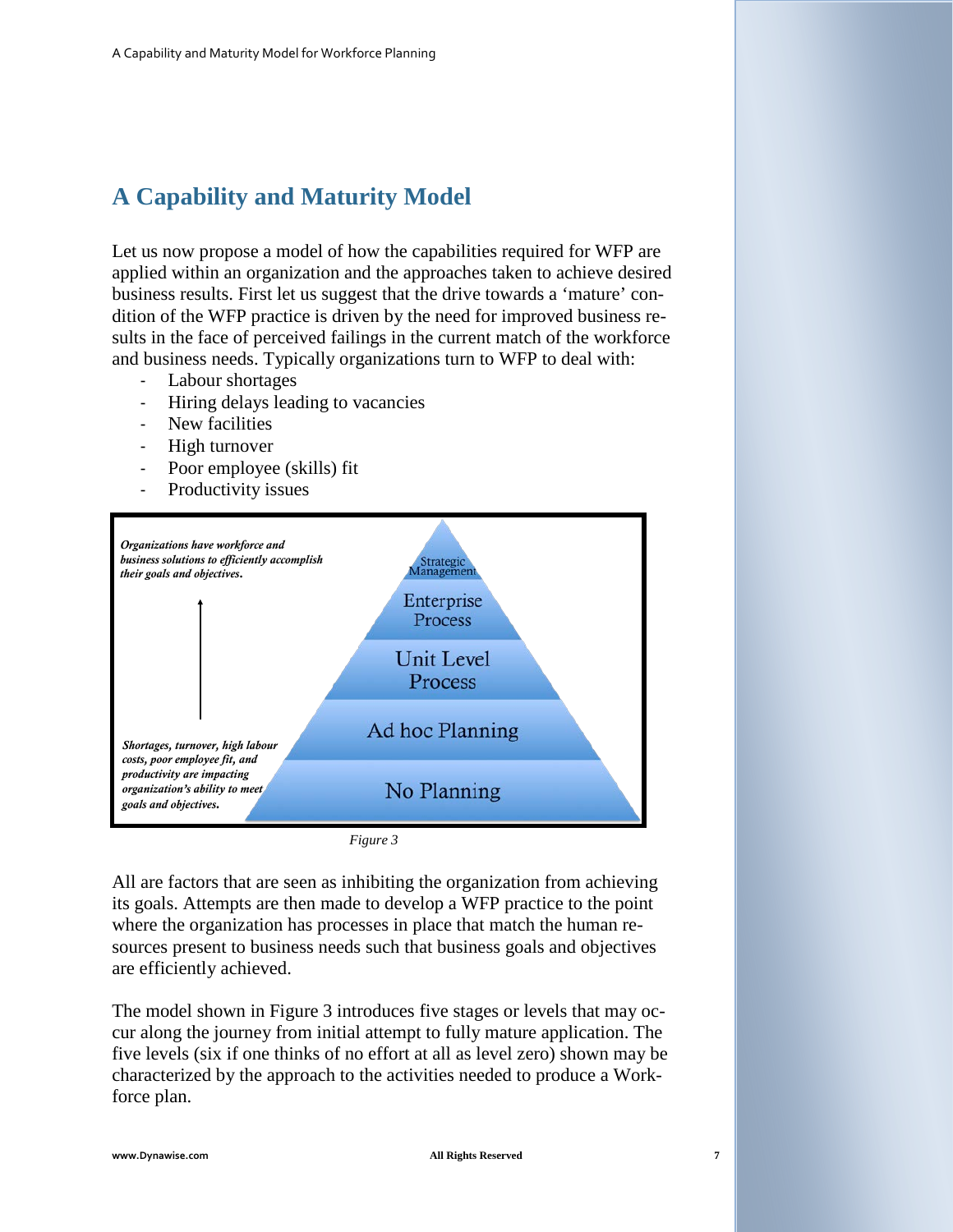Level One: **No Planning**; Characterized by reacting to workforce shortages or problems as they occur. Results in short term action lists and crisis management.

Level Two: **Ad hoc Planning**; Characterized as one time or intermittent effort to develop a workforce plan to address immediate requirements, with substantial effort to obtain data, information and develop models. Typically results in short term tactical strategies. Focus tends to be limited to a few departments or superficially for the total company.

Level Three: **Unit level Processes**; Characterized as having workforce models for key units. Consistent and repeatable approach to planning, regular monitoring of model/strategy/actions and KPIs, systematic collection of data.

## *The model will allow practitioners to view the current state of their practice and to focus on areas that may be lagging in capability or to divert effort to areas that promise increased benefit.*

- **Level Four: Enterprise Processes;** Characterized as having in place predictive short term and multi-year workforce models at unit and organizational level. Broader, deep, holistic, multiyear strategies that impact the organization to meet Business Strategy goals are in place. Consistent approaches to planning, benchmarking across unit and external boundaries, use of KPI's and benchmark evaluation.
- **Level Five: Strategic Management**; Characterized as having in place predictive short term and multi-year workforce models for different scenarios at the unit and organizational level. Models include dollar value impact and industry trends. Modes of internal and external integration/co-operation have been established. Models are used in development of organizational Business Strategy and tactics which flows to the implementation of overall organizational strategy, focuses internal/external people strategy and is regularly monitored for success. Owned and sponsored by the CEO & President.

### **In Level Five:**

"Models are used in development of organizational Business Strategy and tactics which flows to the implementation of overall organizational strategy, focuses internal/external people strategy, and is regularly monitored for success."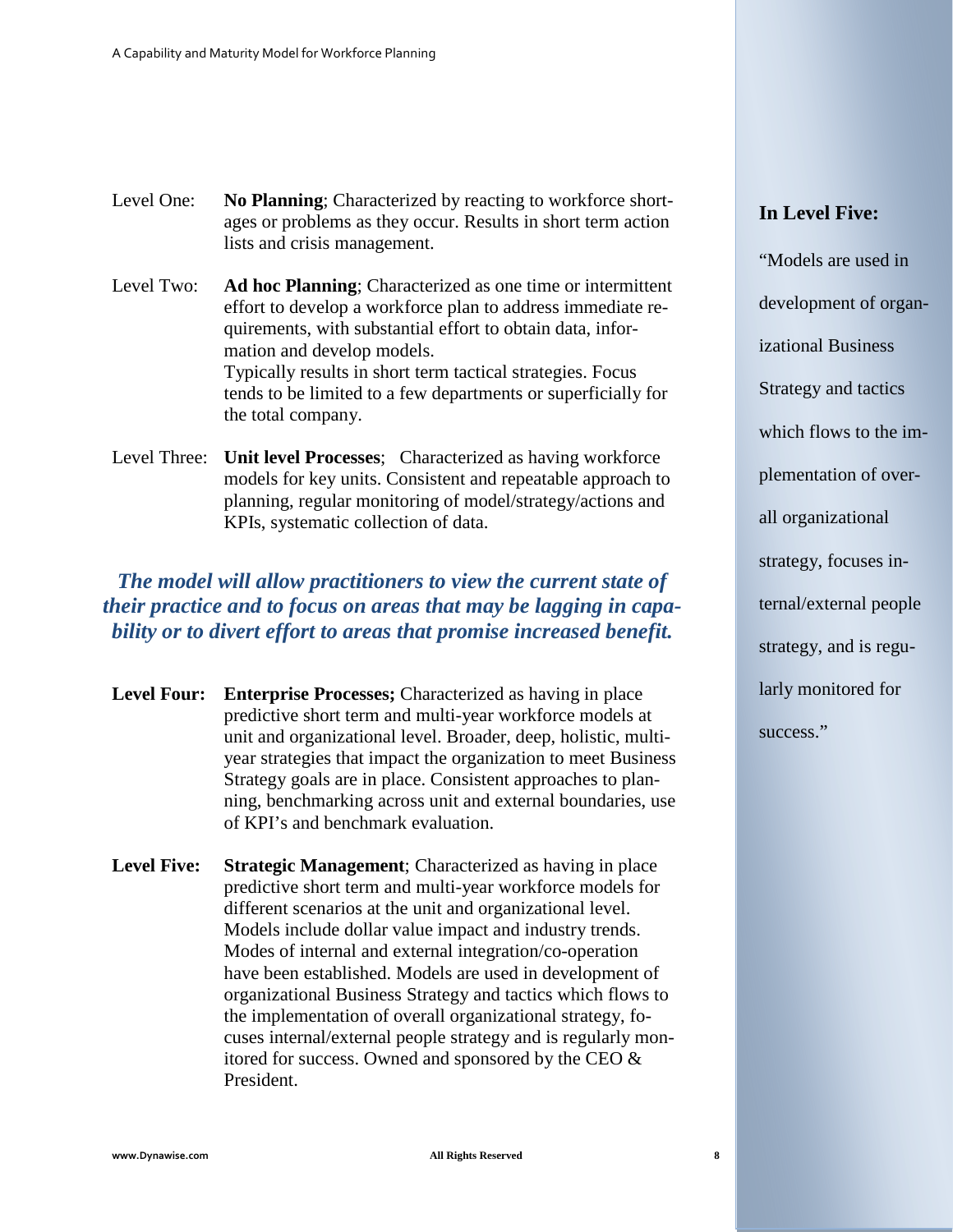It is also possible to look at the model from the point of view of what drives the transition from one state to another. In Figure 4 one can see the main change that is needed move from level to level.



*Figure 4 Capability and Maturity Model in Transition view*

Using the idea that a stage of no effort at all is Level Zero then the beginnings of awareness is what starts the transition to Level One. The recognition that processes may be re-used and the drive to repeatability leads to Level Two. The broader application of the processes across the enterprise and the drive for commonality leads the transition to Level Three.

The introduction of metrics to assist in the control and development of the processes leads to Level Four, and the integration into the mainstream practices of the organization with the adoption of continuous improvement, leads to Level Five. The ability to view the model from more than one coign of vantage will assist in placing an organization in the context of the model. The symptoms column is yet another way of testing for position. The model will allow practitioners to view the current state of their practice "The Capability and Maturity Model will also assist the WFP community to communicate with their business peers, and leaders, the potential benefits available form extending either the capabilities in themselves or of 'maturing' their application..."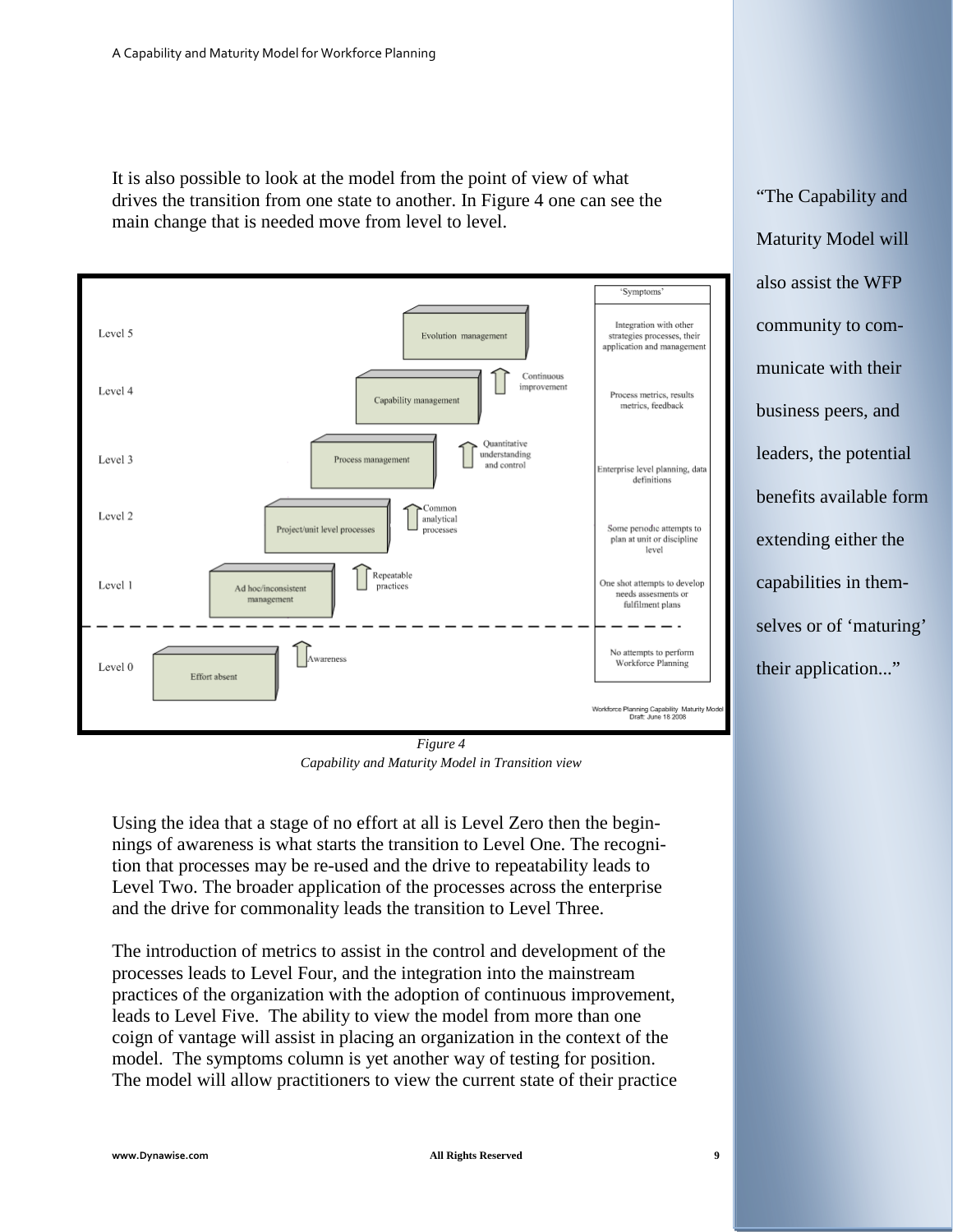and to focus on areas that may be lagging in capability or to divert effort to areas that promise increased benefit.

The Capability and Maturity Model will also assist the WFP community to communicate with their business peers and leaders the potential benefits available from extending either the capabilities in themselves or of 'maturing' their application through extending the extent of coverage and increasing integration with operational planning.

A key question is how to place an organization in the model. Before we try and elaborate more on how to assess one's position in this model it is necessary to be more explicit in defining the terms 'Capability' and 'Maturity'. The following definitions seem likely to be useful in this context:

- *Capability* will be defined as the extent to which each of the five key practices and the two supporting functions identified in the WFP model are in place.
- *Maturity* will be defined as the extent to which these practices are consistent, repeatable, integrated with general business practice, subject to continuous improvement and the extent to which they cover the organization.

It is possible to develop assessment questions for each of the key practices and support functions that will test for the current state of the practice within each of the five key practices (Demand forecasting, supply forecasting Gap identification, strategy development and implementation) and the two supporting functions (measurement and feedback and governance).

For example in the case of capability one can test for:

- Presence of the function
- Process support: (are processes ad hoc or documented and supported with tools)
- Extent of coverage (e.g. in external supply forecasting is the coverage local, regional, national etc.)
- Sophistication of models (single assumption sets Vs. scenario approaches)
- Frequency of 'repetition' (from ad hoc to annually or quarterly)
- Confidence in outputs (e.g. predictions)

In the case of maturity it is possible to test for:

Integration with unit plans (are forecast based on single samples or derived from operational plans?)

"To be Level Five everywhere is not necessarily an appropriate goal, it may well be only certain segments of the business will substantially from such effort, or that resource is severely constrained and needs to be applied only to the highest leverage areas."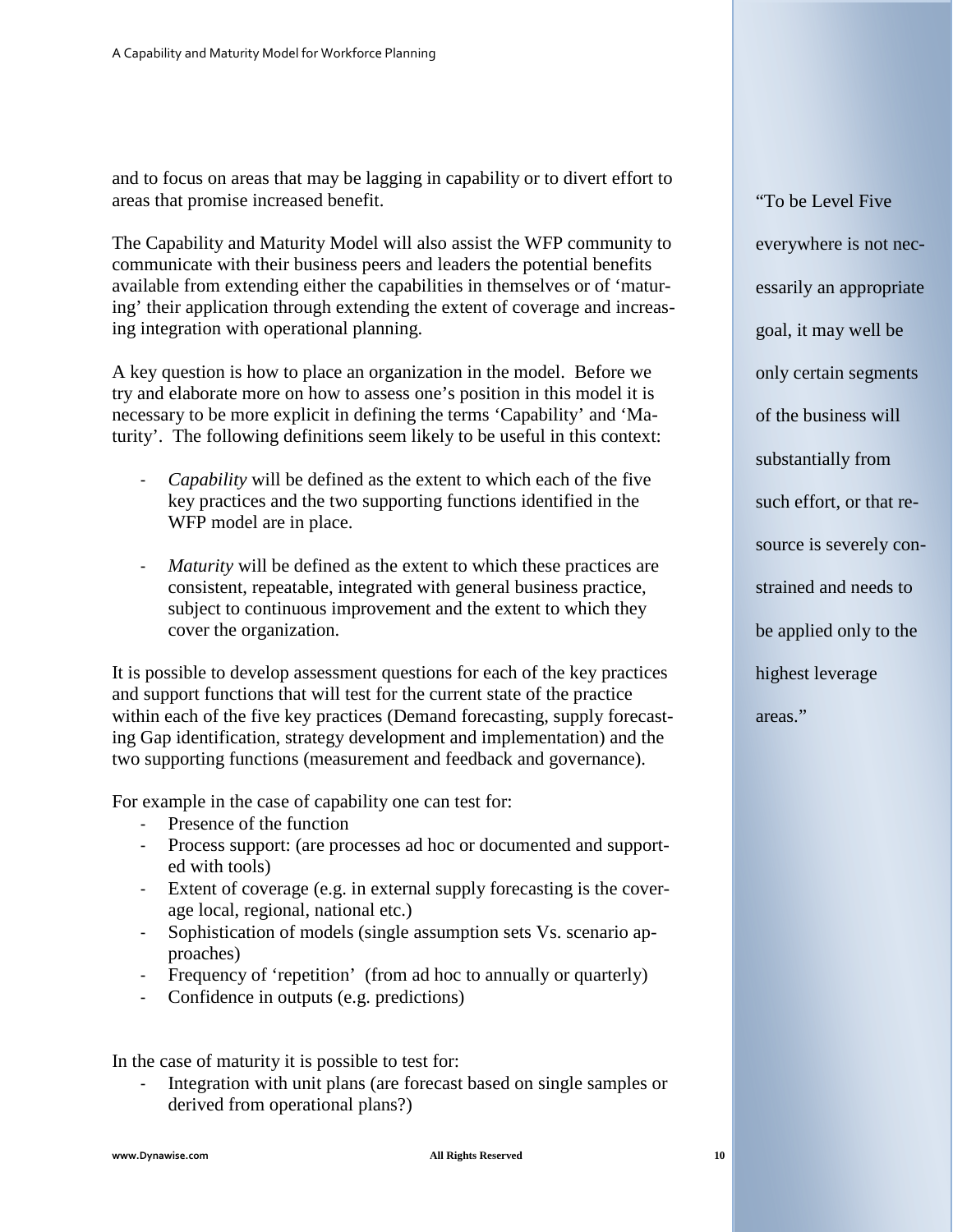## *It is unlikely that an organization will have a uniform level of capability or maturity for all 'threads of activity' (the five key practices and the two support functions).*

- Is WFP applied broadly or only to some units? (Is coverage based on an analysis of impact or just 'squeaky wheels?)
- Are the forecasts/predictions used in business planning? (At department/unit/ company level?)
- Are demand forecast driven by multi-year corporate planning scenarios?

It is unlikely that an organization will have a uniform level of capability or maturity for all 'threads of activity' (the five key practices and the two support functions). It will therefore be necessary to develop tests that can be applied at the tread level and then aggregated to form an overall placement. It may actually be more useful to assess the thread states as that will point to where addition emphasis may be warranted. See Figure 5. for an organizational assessment tool for the Workforce Planning Capability and Maturity Model. Further work on development and testing of a generic set of questions is underway.

To be Level Five everywhere is not necessarily an appropriate goal, it may well be only certain segments of the business will substantially from such effort, or that resources are severely constrained and need to be applied only to the highest leverage areas. Such a decision can, however, only be made in a mature understanding of the context.

## **Capability and Maturity Model**

"The model will allow practitioners to view the current state of their practice and to focus on areas that may be lagging in capability or to divert effort to areas that promise increased benefit."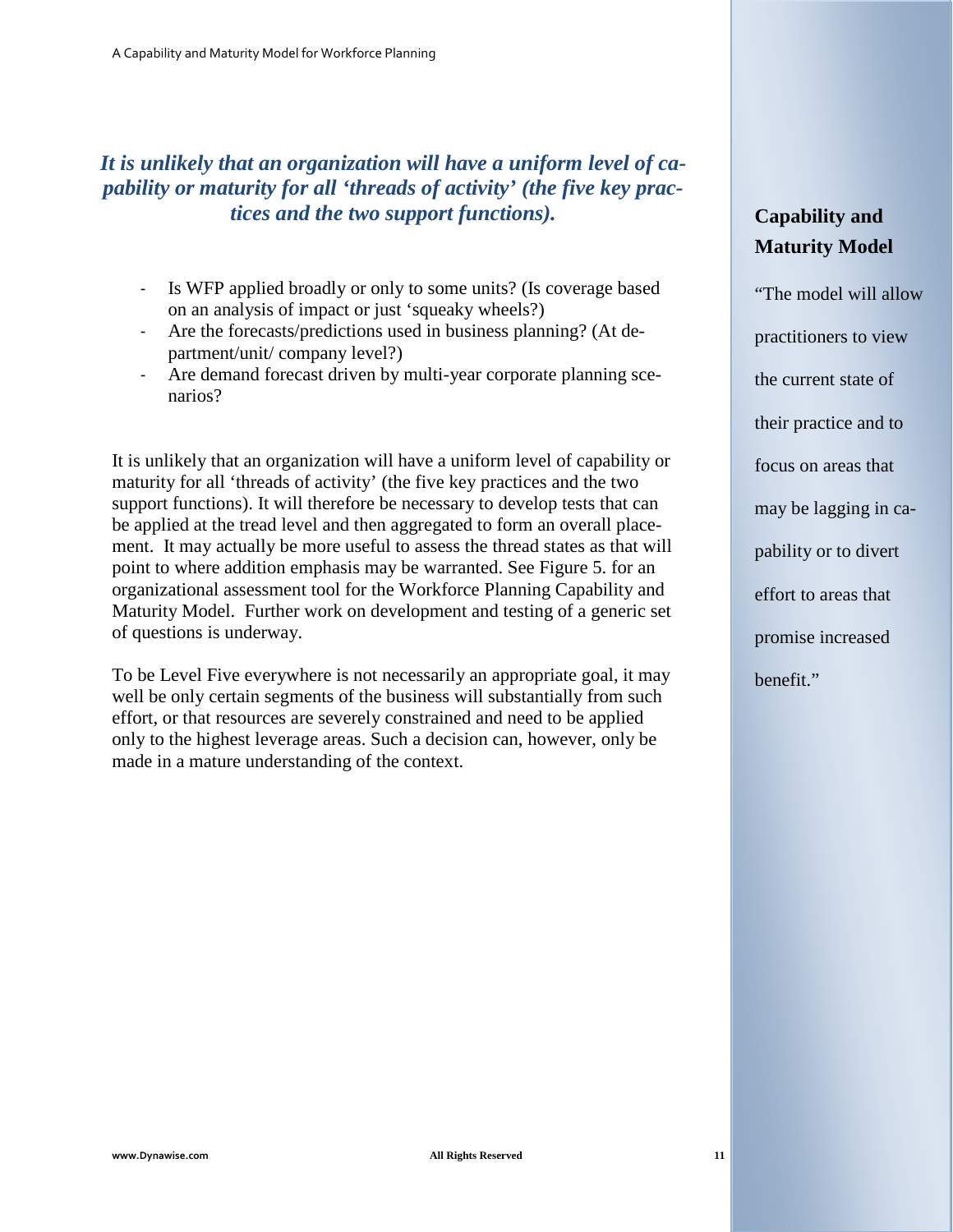| $\alpha$                      |
|-------------------------------|
|                               |
|                               |
|                               |
|                               |
|                               |
|                               |
| ,                             |
|                               |
|                               |
|                               |
|                               |
|                               |
|                               |
|                               |
|                               |
|                               |
| ı                             |
|                               |
| ı                             |
|                               |
|                               |
|                               |
|                               |
|                               |
| ŧ                             |
|                               |
| ţ                             |
|                               |
|                               |
|                               |
| D                             |
|                               |
|                               |
|                               |
|                               |
|                               |
|                               |
| i                             |
|                               |
|                               |
|                               |
|                               |
|                               |
|                               |
|                               |
|                               |
|                               |
|                               |
|                               |
| ٠                             |
|                               |
|                               |
|                               |
| $\overline{\phantom{a}}$<br>D |
| Ė                             |

پ

|                 |                                            |                                                                                                                                                                                                                                           |                                                                                                                                                                                                                                                                                                           | CAPABILITY                                                                                                                                                                                                                                |                                                                                                                                                                                                                                                           |                                                                                                                                                                                                                                                                   |                                                                                                                                                                                                                                       |                                                                              |
|-----------------|--------------------------------------------|-------------------------------------------------------------------------------------------------------------------------------------------------------------------------------------------------------------------------------------------|-----------------------------------------------------------------------------------------------------------------------------------------------------------------------------------------------------------------------------------------------------------------------------------------------------------|-------------------------------------------------------------------------------------------------------------------------------------------------------------------------------------------------------------------------------------------|-----------------------------------------------------------------------------------------------------------------------------------------------------------------------------------------------------------------------------------------------------------|-------------------------------------------------------------------------------------------------------------------------------------------------------------------------------------------------------------------------------------------------------------------|---------------------------------------------------------------------------------------------------------------------------------------------------------------------------------------------------------------------------------------|------------------------------------------------------------------------------|
|                 |                                            | Demand assessment                                                                                                                                                                                                                         | Supply assessment                                                                                                                                                                                                                                                                                         | Gap determination and<br>prediction                                                                                                                                                                                                       | <b>Strategy development</b>                                                                                                                                                                                                                               | planning and execution<br>Implementation                                                                                                                                                                                                                          | Governance                                                                                                                                                                                                                            | Metrics and feedback                                                         |
|                 | <b>Coherent Effort Absent</b><br>Level 0   | Instance by instance                                                                                                                                                                                                                      | none                                                                                                                                                                                                                                                                                                      | none                                                                                                                                                                                                                                      | Base recruiting                                                                                                                                                                                                                                           | none                                                                                                                                                                                                                                                              | none                                                                                                                                                                                                                                  | none                                                                         |
|                 | No Planning<br>Level 1                     | current shortage of personnel<br>Demand is determined by                                                                                                                                                                                  | availability of common skills<br>Basic characterization of<br>existing workforce(age,<br>Local market feels for<br>service, rank)<br>requested                                                                                                                                                            | Recognition of immediate<br>needs.                                                                                                                                                                                                        | Overtime or temporary re-<br>One time compensation/<br>Short term 'recruiting'<br>deployment plans.<br>benefit incentives.<br>drives                                                                                                                      | operational resources and<br>Executed by 'routine'<br>budgets.                                                                                                                                                                                                    | Not defined as separate<br>activity/function.                                                                                                                                                                                         | reporting. Simple activity<br>Base level vacancy<br>monitoring.              |
|                 | Ad Hoc Planning<br>Level 2                 | initiative, unit or department<br>Project or specific unit level<br>needs projected for key skill<br>One time model of demand<br>constructed for single                                                                                   | Basic gathering of internal WF<br>variables (quits, terminations,<br>availability and costs tracked<br>General trends of labour<br>Short-term (annual)<br>retirements)<br>projections                                                                                                                     | Some linear extrapolation<br>driven) determination of<br>shortfall/surpluses. Key<br>Initiative level (event<br>skill need prediction.<br>of turnover.                                                                                    | Initiative (or locale) based<br>Quick acting approaches<br>(e.g. hire ready talent)<br>recruiting/retention.<br>plans for                                                                                                                                 | May be funded as part of an<br>Short term, shared, resource<br>Project manager identified<br>Execution plan in place for<br>identified activities.<br>initiative or project.<br>assignments.                                                                      | organizational units) who<br>business areas (locales or<br>develop ad hoc processes<br>Unit champions in some<br>and responsibilities.<br>Possibly single HR<br>champion.                                                             |                                                                              |
| <b>MATURITY</b> | Unit/Process level Planning<br>Level 3     | positions, locations and timing<br>Requirements known by key<br>Demand planning based on<br>approved forecasts.<br>for key unit(s).                                                                                                       | (3 years) for some departments<br>Local supply of new graduates<br>Local and regional projections<br>modeled and output projected<br>for availability of key skills<br>for key areas tracked and<br>based on enrolments and<br>succession programmes<br>Internal training and<br>graduations<br>projected | Unit level determination of<br>integrated. Breakdown to<br>supply/demand forecasts<br>imbalances using model<br>existing and projected<br>skill/position level.<br>with internal                                                          | Unit level approach to lay-<br>tumover/retirements with<br>Position specific training<br>Unit level development<br>Joint HR/Business unit<br>coherent programmes.<br>strategy development.<br>and development<br>approaches<br>Address<br>streams<br>offs | Specific tools available and<br>Programme accountability<br>Change management plan<br><b>Budgeted at HR/Business</b><br>unit level for some units.<br>Business unit resources<br>Dedicated HR and/or<br>identified and staffed<br>at manager level.<br>supported. | professional responsible for<br>business unit(s). Processes<br>Unit manager and/or HR<br>support of individual<br>are consistent across<br>affected units.                                                                            | Process benchmarks done<br>Process metrics in place.<br>with external peers. |
|                 | <b>Enterprise level Process</b><br>Level 4 | translate to requirements at the<br>positions, locations and timing<br>Requirements known by key<br>organizational and unit level.<br>Demand planning based on<br>Consistent models that<br>for whole organization<br>approved forecasts. | identified for critical segments<br>Monitoring and recruiting in<br>Intemal 'feeder streams' are<br>(internationally) for critical<br>with supply modelling and<br>Workforce model in place<br>place nationally<br>projections<br>elements                                                                | Multi-year projections with<br>Determination of local and<br>Enterprise level modeling<br>impacts of business plans.<br>broad based imbalances.<br>of requirements by skill<br>Sensitive to external<br>set/competencies.<br>constraints. | approaches to development<br>External partnerships for<br>base talent development.<br>technology, process, or<br>environmental changes.<br>cross placement, and<br>Organization-wide<br>attrition in face of<br>Focused retention<br>approaches.          | Collective bargaining units<br>Budgeted at organizational<br>process/tool sets deployed<br>available for organization-<br>Dedicated resources<br>wide deployment.<br>included in plans.<br>Comprehensive<br>and supported.<br>level.                              | Accountability exists at the<br>Jointly owned by Business<br>Dedicated resources exist.<br>Workforce planning is a<br>Senior level. Consistent<br>across the organisation.<br>processes are applied<br>mainstream priority.<br>臣<br>王 | Impact on organizational<br>KPIsidentified and<br>tracked.                   |
|                 | Strategic Management<br>Level 5            | with Business Plan. Outside<br>dynamic models. Integrated<br>Requirements available for<br>Scenario Forecasting with<br>influences included.<br>each scenario.                                                                            | influence/provide predictable<br>flows of skills over long term<br>Partnerships are active with<br>in anticipation of business<br>Training institutions to<br>strategy                                                                                                                                    | imbalance identification for<br>included in projections.<br>(includes avoided and<br>Cost/benefit impacts<br>planning scenarios.<br>opportunity costs).                                                                                   | Cross industry initiatives.<br>Active interventions to<br>Part of formal business<br>affect government and<br>educational policy.<br>strategy                                                                                                             | Budgeted and resourced as<br>Effectiveness monitored at<br>strategy and capability.<br>CIP processes in place.<br>part of organizational<br>executive level.                                                                                                      | CEO, senior accountability<br>₽<br>Roles and processes well<br>WFP seen as necessary<br>achieve organizational<br>objectives. Owned by<br>defined across whole<br>organization.                                                       | overall corporate success.<br>effectiveness of WFP to<br>Formal review of    |